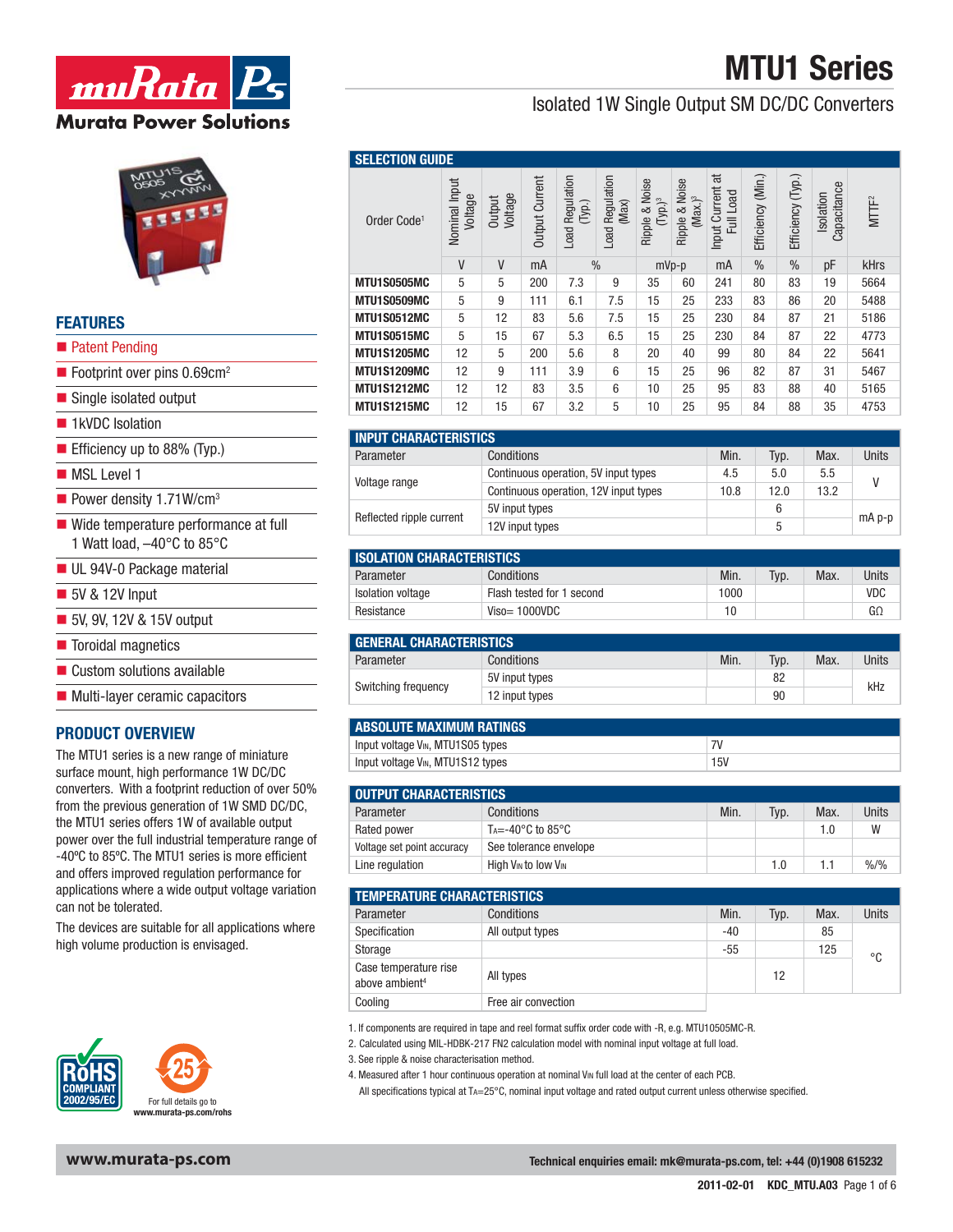

# Isolated 1W Single Output SM DC/DC Converters

### **TECHNICAL NOTES**

#### **ISOLATION VOLTAGE**

'Hi Pot Test', 'Flash Tested', 'Withstand Voltage', 'Proof Voltage', 'Dielectric Withstand Voltage' & 'Isolation Test Voltage' are all terms that relate to the same thing, a test voltage, applied for a specified time, across a component designed to provide electrical isolation, to verify the integrity of that isolation.

Murata Power Solutions MTU1 series of DC/DC converters are all 100% production tested at their stated isolation voltage. This is 1kVDC for 1 second.

A question commonly asked is, "What is the continuous voltage that can be applied across the part in normal operation?"

For a part holding no specific agency approvals, such as the MTU1 series, both input and output should normally be maintained within SELV limits i.e. less than 42.4V peak, or 60VDC. The isolation test voltage represents a measure of immunity to transient voltages and the part should never be used as an element of a safety isolation system. The part could be expected to function correctly with several hundred volts offset applied continuously across the isolation barrier; but then the circuitry on both sides of the barrier must be regarded as operating at an unsafe voltage and further isolation/insulation systems must form a barrier between these circuits and any user-accessible circuitry according to safety standard requirements.

#### **REPEATED HIGH-VOLTAGE ISOLATION TESTING**

It is well known that repeated high-voltage isolation testing of a barrier component can actually degrade isolation capability, to a lesser or greater degree depending on materials, construction and environment. The MTU1 series has toroidal isolation transformers, with no additional insulation between primary and secondary windings of enameled wire. While parts can be expected to withstand several times the stated test voltage, the isolation capability does depend on the wire insulation. Any material, including this enamel (typically polyurethane) is susceptible to eventual chemical degradation when subject to very high applied voltages thus implying that the number of tests should be strictly limited. We therefore strongly advise against repeated high voltage isolation testing, but if it is absolutely required, that the voltage be reduced by 20% from specified test voltage.

This consideration equally applies to agency recognized parts rated for better than functional isolation where the wire enamel insulation is always supplemented by a further insulation system of physical spacing or barriers.

#### **TEMPERATURE DERATING GRAPH**



# **TOLERANCE ENVELOPES**



**RoHS COMPLIANCE INFORMATION**



This series is compatible with RoHS soldering systems with a peak reflow solder temperature of 245°C as per J-STD-020D.

The pin termination finish on this product series is Matte Tin over Nickel Preplate. The series is backward compatible with Sn/Pb soldering systems. The series has a Moisture Sensitivity Level (MSL) 1.

envelope is the maximum output voltage variation due to changes in output loading.

Samples of the product series were tested in accordance with the conditioning described for MSL level 1 in IPS/JEDEC STD-020D. The product series passed electrical tests and visual inspection criteria.

For further information, please visit: www.murata-ps.com/rohs

1. Measured on centre of input side PCB.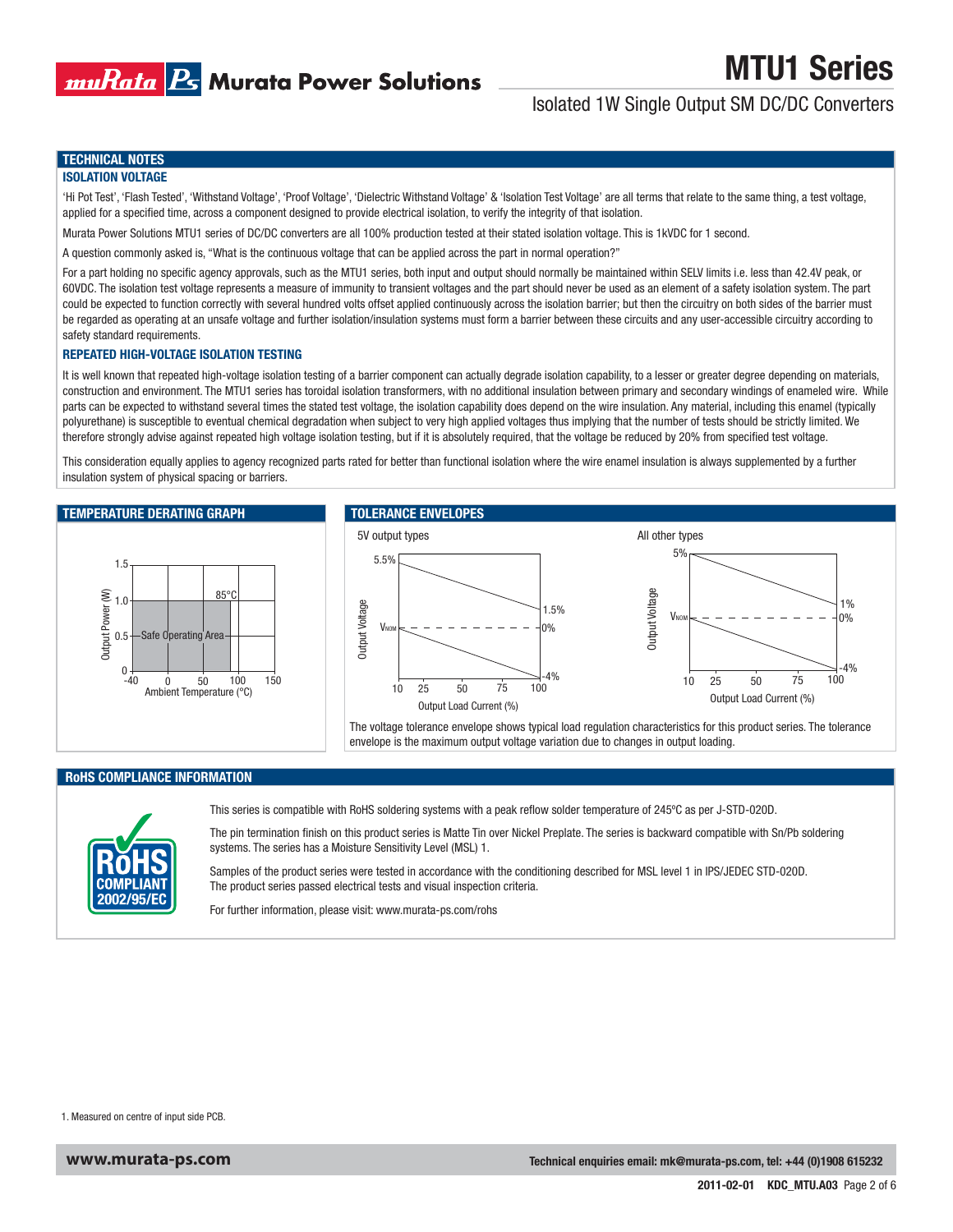

# Isolated 1W Single Output SM DC/DC Converters

# **APPLICATION NOTES**

#### Minimum load

The minimum load to meet datasheet specification is 10% of the full rated load across the specified input voltage range. Lower than 10% minimum loading will result in an increase in output voltage, which may rise to typically double the specified output voltage if the output load falls to less than 5%.

### Capacitive loading and start up

Typical start up times for this series, with a typical input voltage rise time of 2.2μs and output capacitance of 10μF, are shown in the table below. The product series will start into a capacitance of 47μF with an increased start time, however, the maximum recommended output capacitance is 10μF.

| ms<br><b>MTU1S0505MC</b><br>0.9<br>MTU1S0509MC<br>2.7<br><b>MTU1S0512MC</b><br>4.3<br><b>MTU1S0515MC</b><br>7.5<br><b>MTU1S1205MC</b><br>0.9<br><b>MTU1S1209MC</b><br>19<br><b>MTU1S1212MC</b><br>3.3<br><b>MTU1S1215MC</b><br>47 | Start-up time |
|-----------------------------------------------------------------------------------------------------------------------------------------------------------------------------------------------------------------------------------|---------------|
|                                                                                                                                                                                                                                   |               |
|                                                                                                                                                                                                                                   |               |
|                                                                                                                                                                                                                                   |               |
|                                                                                                                                                                                                                                   |               |
|                                                                                                                                                                                                                                   |               |
|                                                                                                                                                                                                                                   |               |
|                                                                                                                                                                                                                                   |               |
|                                                                                                                                                                                                                                   |               |
|                                                                                                                                                                                                                                   |               |



#### Ripple & Noise Characterisation Method

Ripple and noise measurements are performed with the following test configuration.

| C <sub>1</sub> | 1µF X7R multilayer ceramic capacitor, voltage rating to be a minimum of 3 times the output voltage of the DC/DC converter                                           |
|----------------|---------------------------------------------------------------------------------------------------------------------------------------------------------------------|
| C <sub>2</sub> | 10µF tantalum capacitor, voltage rating to be a minimum of 1.5 times the output voltage of the DC/DC converter with an ESR of less<br>than 100m $\Omega$ at 100 kHz |
| C <sub>3</sub> | 100nF multilayer ceramic capacitor, general purpose                                                                                                                 |
| R <sub>1</sub> | $450\Omega$ resistor, carbon film, $\pm 1\%$ tolerance                                                                                                              |
| R <sub>2</sub> | $500$ BNC termination                                                                                                                                               |
| Τ1             | 3T of the coax cable through a ferrite toroid                                                                                                                       |
| <b>RLOAD</b>   | Resistive load to the maximum power rating of the DC/DC converter. Connections should be made via twisted wires                                                     |
|                | Measured values are multiplied by 10 to obtain the specified values.                                                                                                |

Differential Mode Noise Test Schematic

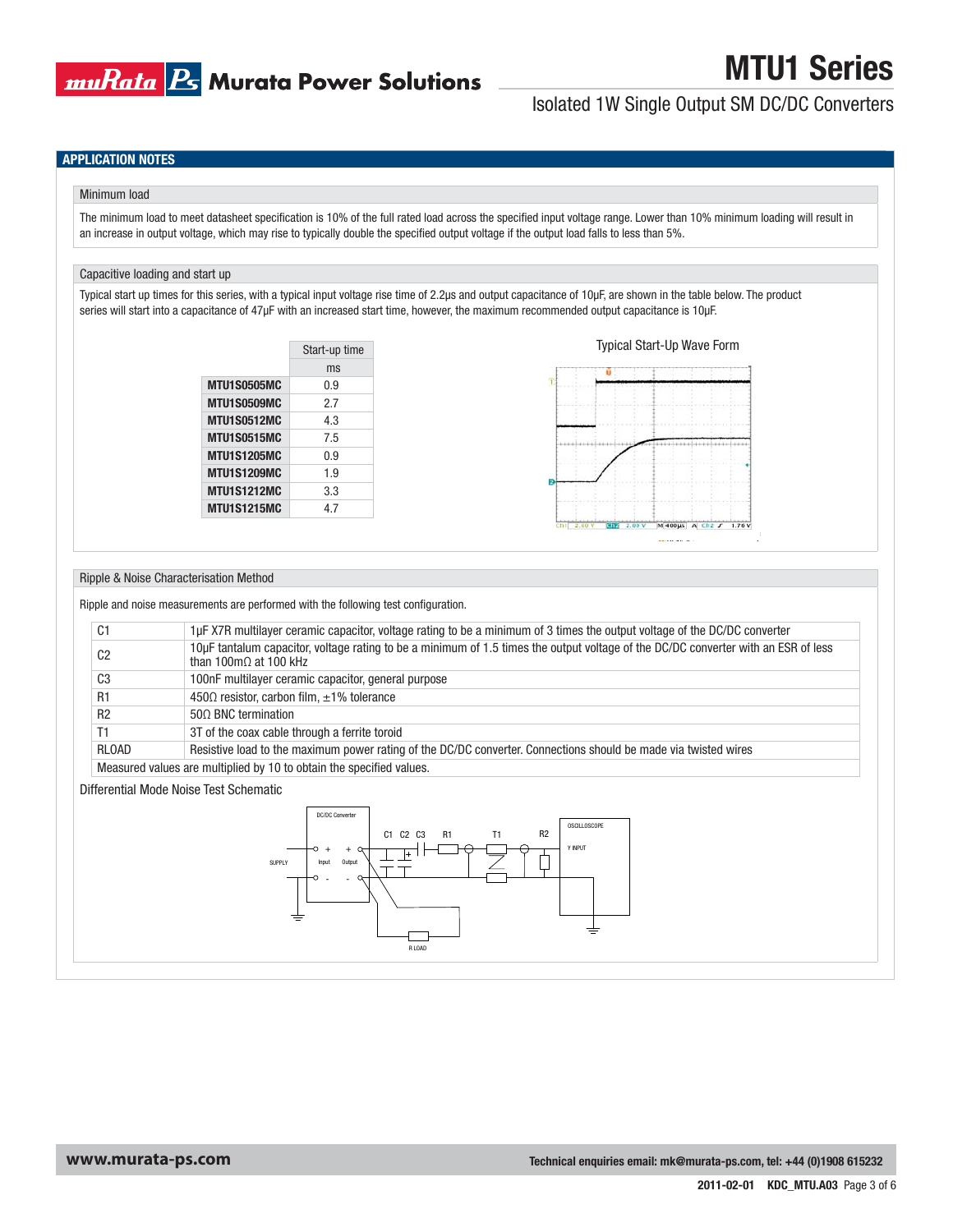

Isolated 1W Single Output SM DC/DC Converters

### **APPLICATION NOTES (continued)**

### Output Ripple Reduction

By using the values of inductance and capacitance stated, the output ripple at the rated load is lowered to 5mV p-p max.

#### **Component selection**

Capacitor: It is required that the ESR (Equivalent Series Resistance) should be as low as possible, ceramic types are recommended. The voltage rating should be at least twice (except for 15V output), the rated output voltage of the DC/DC converter.

Inductor: The rated current of the inductor should not be less than that of the output of the DC/DC converter. At the rated current, the DC resistance of the inductor should be such that the voltage drop across the inductor is <2% of the rated voltage of the DC/DC converter. The SRF (Self Resonant Frequency) should be >20MHz.



# **EFFICIENCY VS LOAD**

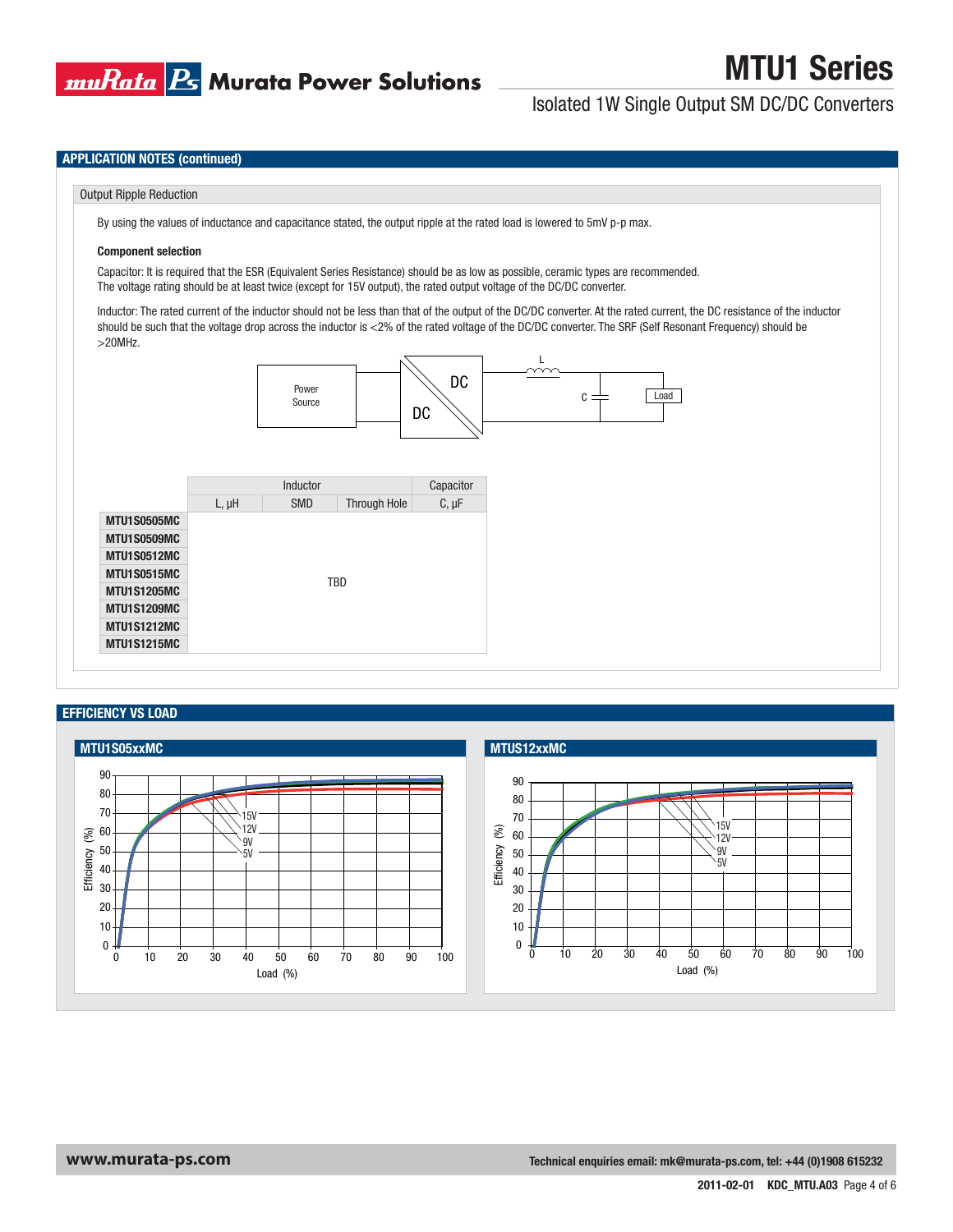

Isolated 1W Single Output SM DC/DC Converters